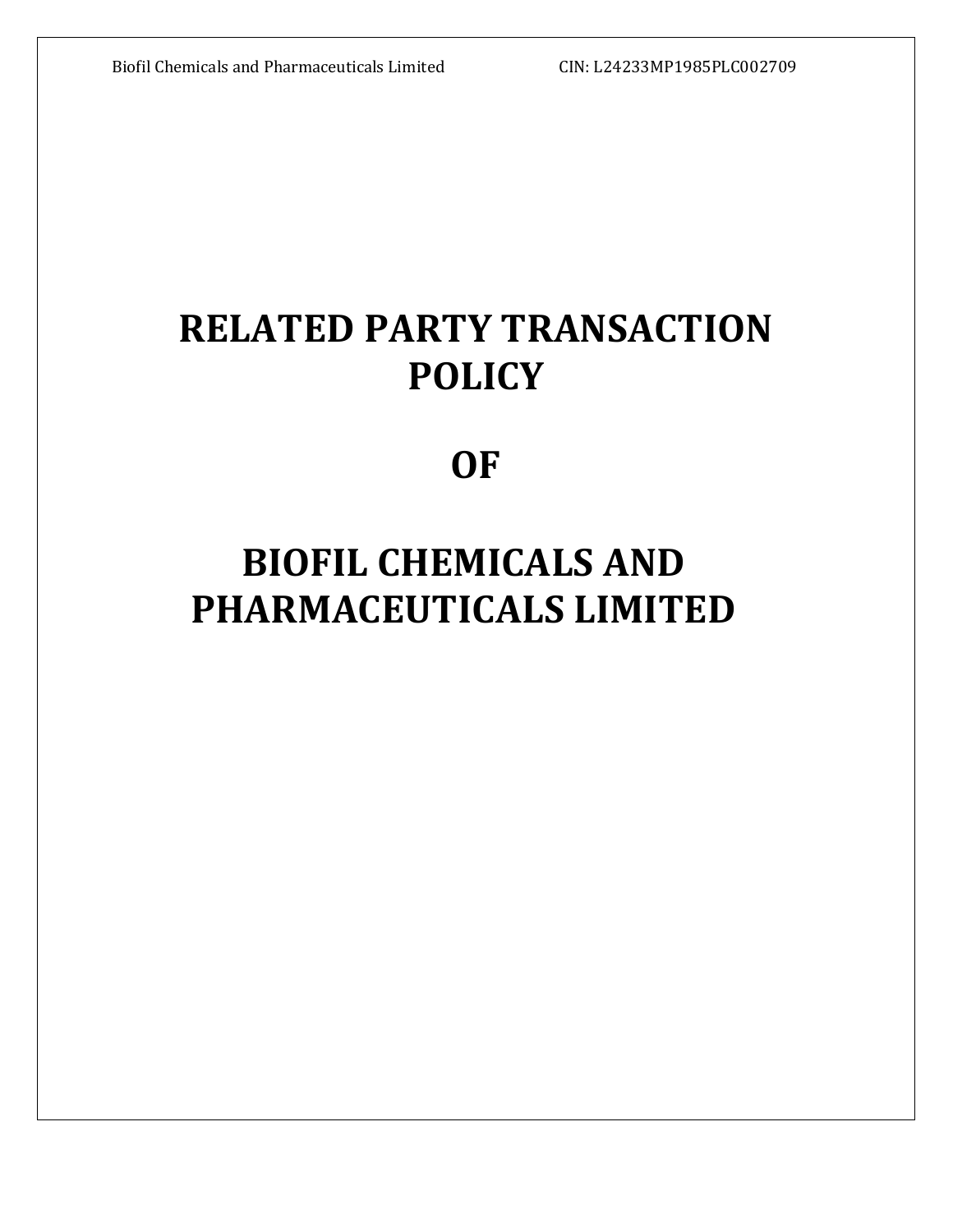# **Preamble:**

The Board of Directors (the "Board") of Biofil Chemicals and Pharmaceuticals Ltd. (the "Company") has adopted this policy and procedures with regard to Related Party Transactions ("Related Party Transaction (RPT) Policy"), in line with the requirements of Section 188 of the Companies Act, 2013 read with Rules made thereunder (hereinafter referred to as "The Act") and Regulation 23(1) of Securities and Exchange Board of India (Listing Obligations and Disclosure Requirement) Regulations 2015.

The Audit Committee will review and may amend this policy from time to time.

## **PURPOSE**

The objective of this policy is to ensure proper approval, disclosure and reporting of transactions as applicable under the law/regulations, between the Company and any of its related parties in the best interest of the Company and its stakeholders.

### **DEFINITIONS:**

**"Act"** shall mean the Companies Act, 2013 and rules framed there under, including any modification, clarification, circulars or reenactments thereof.

"**Arm Length Transaction**" means transaction between two related parties that is conducted as if were unrelated, so that there is no conflict of interest. For determination of Arm's Length basis, guidance may be taken from provisions of Transfer Pricing under Income Tax Act, 1961.

**"Audit Committee or Committee**" means Committee of Board of Directors of the Company constituted under provisions of SEBI Listing Obligations and Disclosure Requirements) Regulations 2015 and Section 177 of the Companies Act, 2013.

"**Board of Directors**" or "**Board**" in relation to a Company means the collective body of the directors of the Company.

"**Key Managerial Personnel**" in relation to a Company means:-

i. the Chief Executive Officer, or the Managing Director or the Manager;

ii. the Company Secretary;

iii. the Whole-time director;

iv. Chief Financial Officer; and

v. such other officer as may be prescribed under the Companies Act, 2013.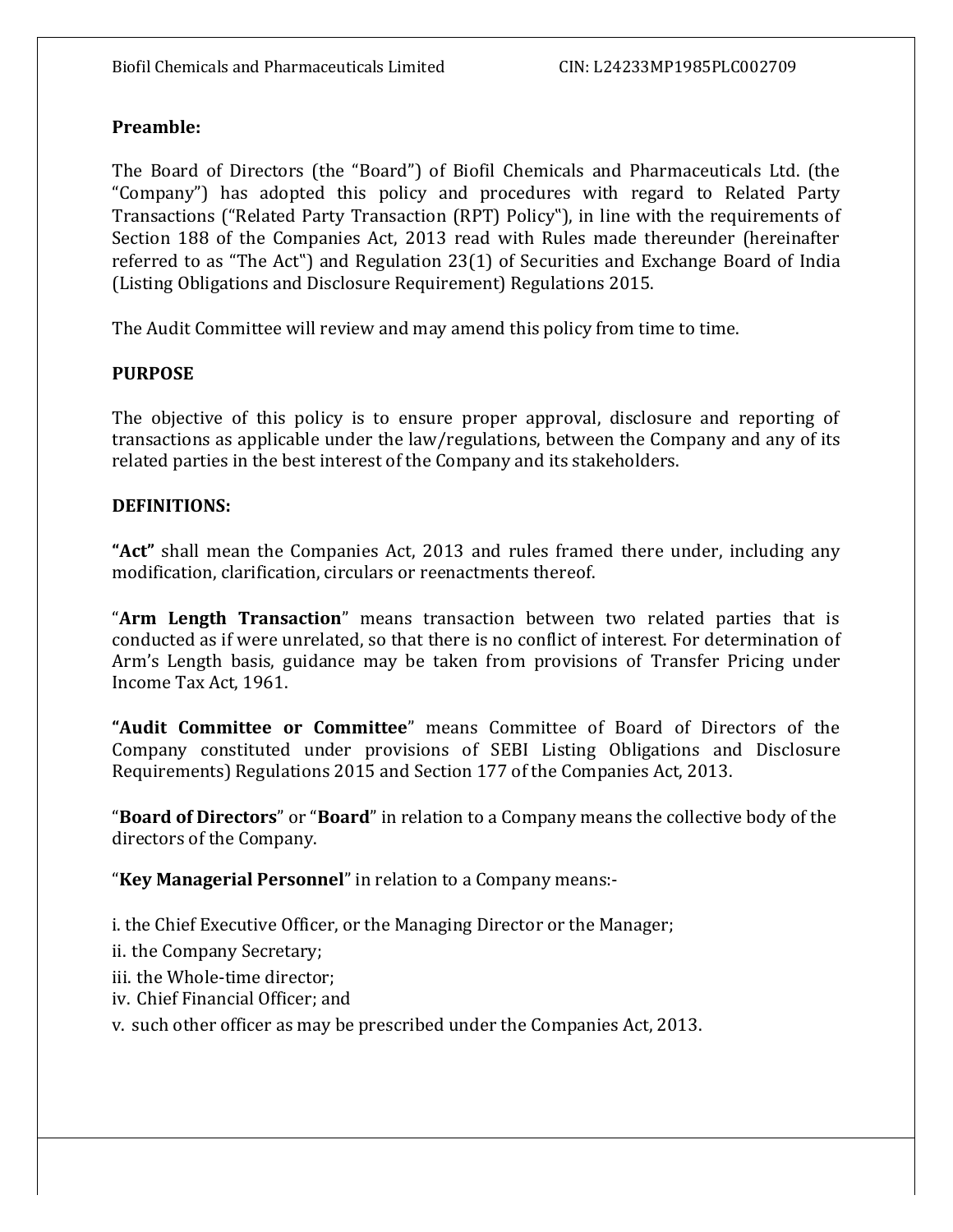"**Material Related Party Transaction**" is a transaction with Related Party which shall be considered material if the transaction / transactions to be entered into individually or taken together with previous transactions during a financial year exceed ten percent of the annual consolidated turnover of the Company as per the last audited financial statements of the Company.

**"Related Party"**, with reference to a company, shall have the meaning as defined in Section 2(76) of the Companies Act, 2013; or an entity that is a related party under the applicable accounting standards.

"**Related Party Transaction**" means, any transaction in the nature of transfer of resources, services or obligations between a company and the related party, regardless of whether a price is charged.

Explanation: A "Transaction" with a related party shall be construed to include single transaction or a group of transactions pursuant to a contract.

### **PROCESS**

### **PROCESS AND PROCEDURE FOR DEALING WITH RELATED PARTY TRANSACTIONS**

- 1. All Related Party Transactions shall require prior approval of the Audit Committee
- 2. The Audit Committee may grant omnibus approval and such approval shall be applicable in respect of transactions which are repetitive in nature
- 3. The Audit Committee shall satisfy itself the need for such omnibus approval and that such approval is in the interest of the company
- 4. Such omnibus approval shall specify (i) the name/s of the related party, nature of transaction, period of transaction, maximum amount of transaction that can be entered into, (ii) the indicative base price / current contracted price and the formula for variation in the price if any and (iii) such other conditions as the Audit Committee may deem fit

Provided that where the need for Related Party Transaction cannot be foreseen and aforesaid details are not available, Audit Committee may grant omnibus approval for such transactions subject to their value not exceeding Rs.1 crore per transaction.